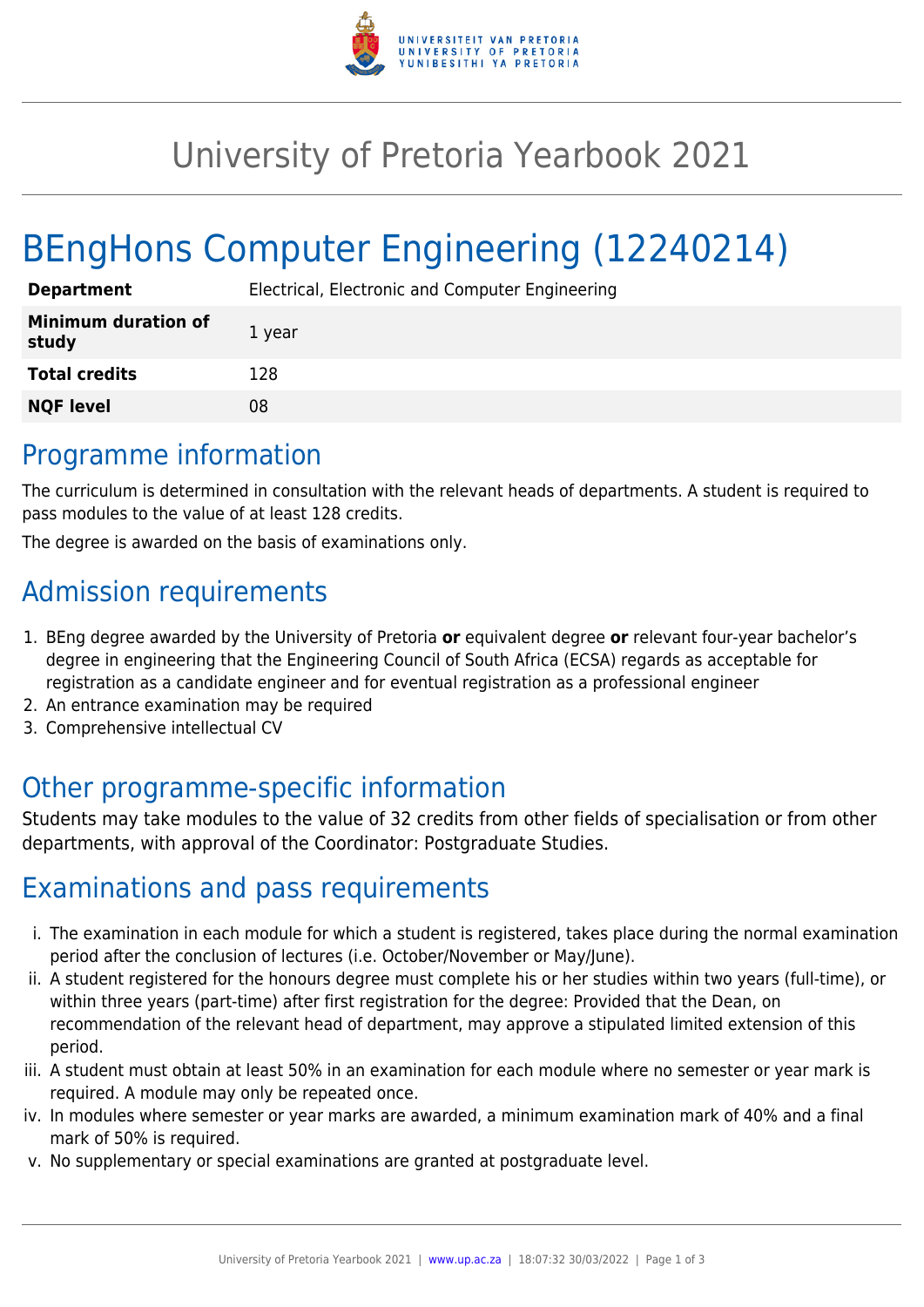

### Pass with distinction

A student passes with distinction if he or she obtains a weighted average of at least 75% in the first 128 credits for which he or she has registered (excluding modules which were discontinued timeously). The degree is not awarded with distinction if a student fails any one module (excluding modules which were discontinued timeously).